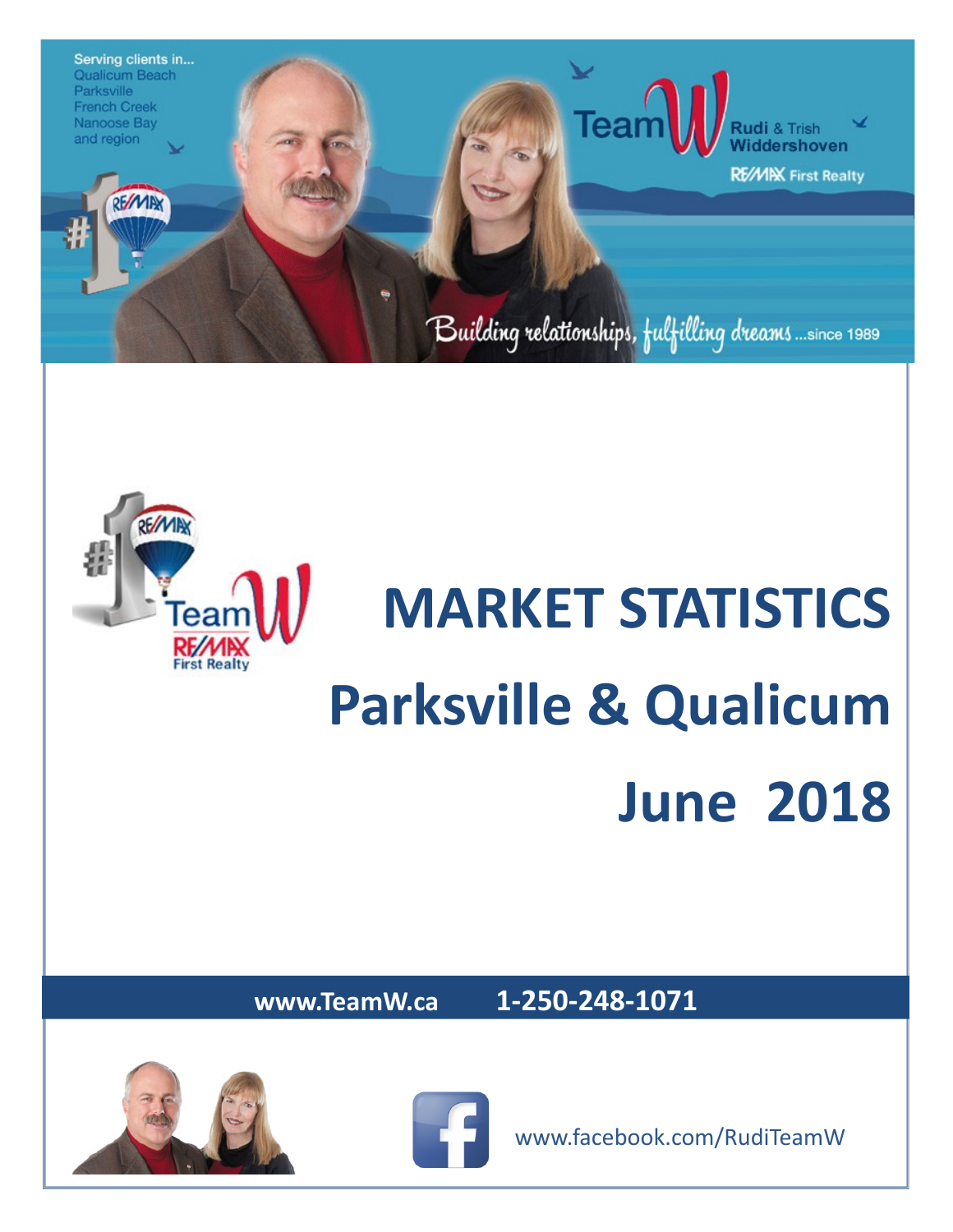#### **June Market Conditions**

The real estate market continues to be active however there is definitely a shift and we are heading towards more of a balanced market. Most new listings are taking longer to sell and there are definitely less sales occurring over the last number of months.

For the greater Parksville Qualicum Beach area Single Family Home sales for the month of June were down 29% from June 2017. The number of new listings has not really changed, a 1% increase however the Active inventory is up 28% (177 / 138). Prices continue to be strong and are up 14% in comparison to June 2017.

If we look at the bigger picture than just one month Year to Date the numbers are as follows for Single Family Homes:

Sales down 22% # of Listings down 1% Average Sale Price is up 18%

These numbers vary within various sub-regions in the area however the numbers are considerably smaller. If you would like to additional details or wish to discuss your situation contact us at <u>team@teamw.ca</u> or 250-468-1498.

#### *Make it a Great Day!*



Rudi & Trish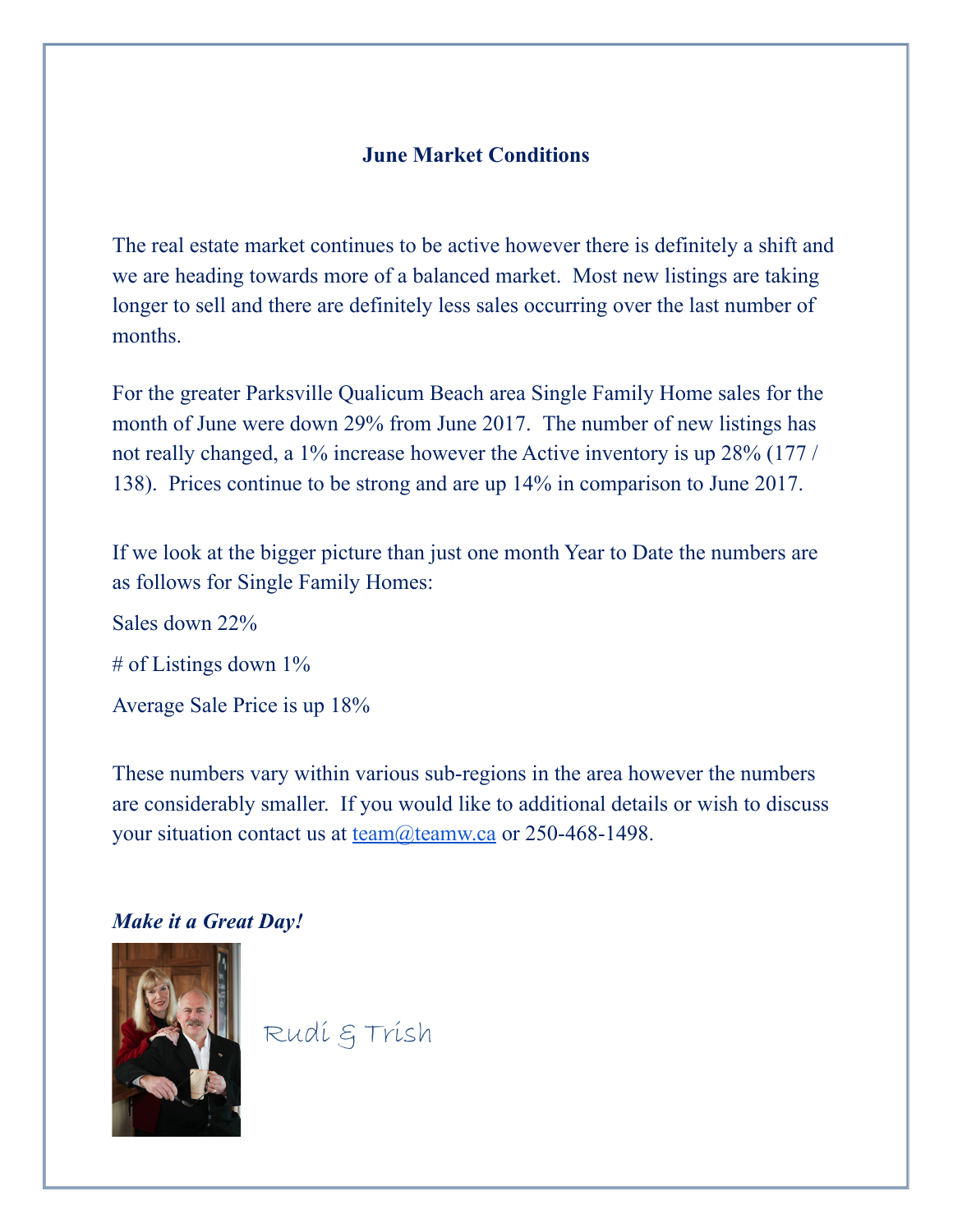## **Parksville / Qualicum**

## **as at June 30, 2018**





NOTE: Figures are based on a "rolling total" from the past 12 months – i.e. 12 months to date instead of the calendar "year to date".



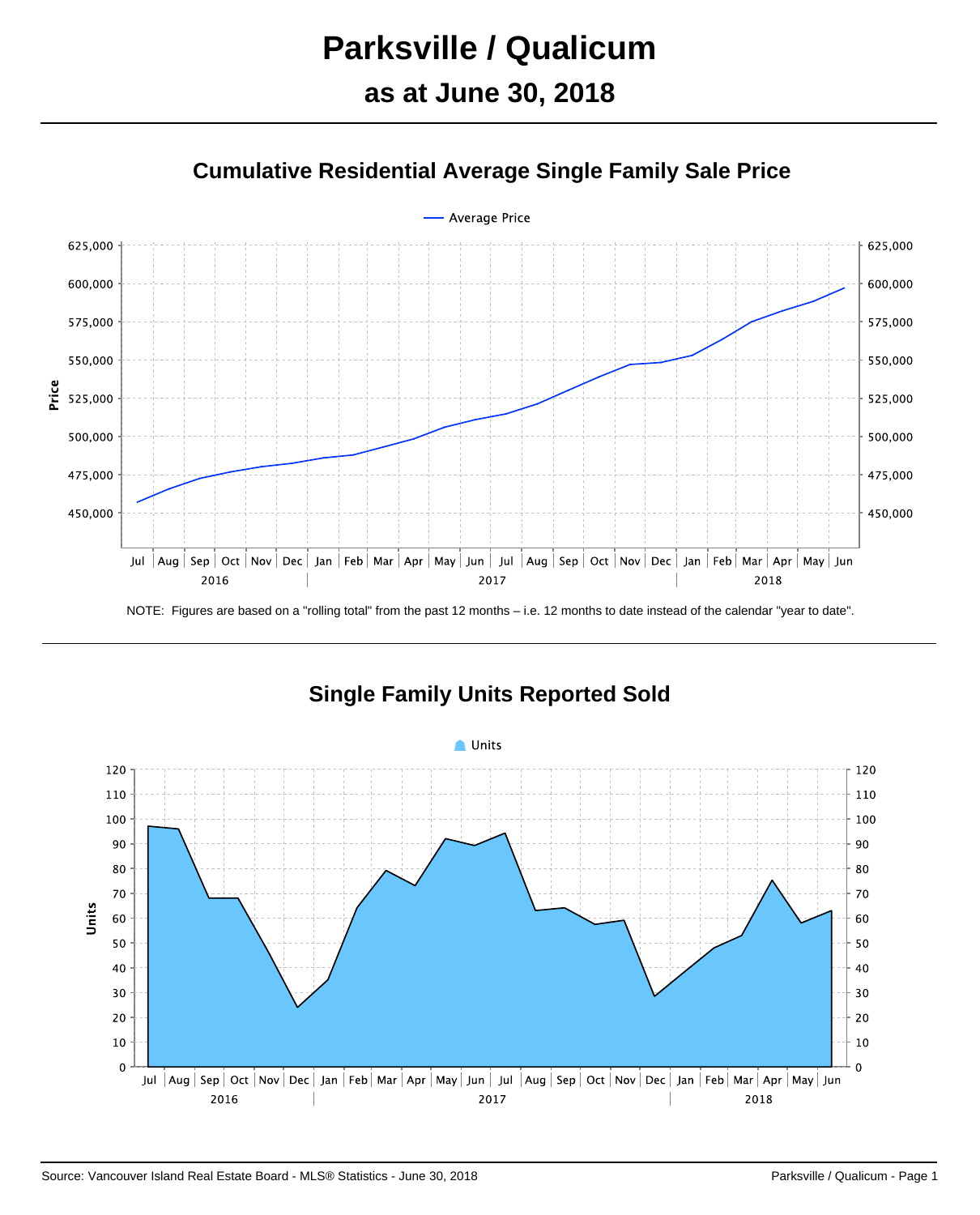## **Comparative Activity by Property Type**

|                                                       |                           | <b>Current Month</b> |          | 12 Months to Date          |                            |              |  |  |  |  |
|-------------------------------------------------------|---------------------------|----------------------|----------|----------------------------|----------------------------|--------------|--|--|--|--|
|                                                       | This Year                 | Last Year            | % Change | This Year                  | Last Year                  | % Change     |  |  |  |  |
| Lots                                                  |                           |                      |          |                            |                            |              |  |  |  |  |
| <b>Units Listed</b>                                   | 3                         | 8                    | $-62%$   | 61                         | 73                         | $-16%$       |  |  |  |  |
| <b>Units Reported Sold</b>                            | 4                         | 4                    | 0%       | 36                         | 56                         | $-36%$       |  |  |  |  |
| Sell/List Ratio                                       | 133%                      | 50%                  |          | 59%                        | 77%                        |              |  |  |  |  |
| <b>Reported Sales Dollars</b>                         | \$1,091,900               | \$1,045,000          | 4%       | \$8,936,275                | \$13,128,700               | $-32%$       |  |  |  |  |
| Average Sell Price / Unit                             | \$272,975                 | \$261,250            | 4%       | \$248,230                  | \$234,441                  | 6%           |  |  |  |  |
| <b>Median Sell Price</b>                              | \$209,900                 |                      |          | \$221,000                  |                            |              |  |  |  |  |
| Sell Price / List Price                               | 97%                       | 97%                  |          | 96%                        | 96%                        |              |  |  |  |  |
| Days to Sell                                          | 8                         | 34                   | $-75%$   | 39                         | 83                         | $-53%$       |  |  |  |  |
| <b>Active Listings</b>                                | 15                        | 21                   |          |                            |                            |              |  |  |  |  |
| <b>Single Family</b>                                  |                           |                      |          |                            |                            |              |  |  |  |  |
| <b>Units Listed</b>                                   | 108                       | 107                  | 1%       | 1,020                      | 1,017                      | 0%           |  |  |  |  |
|                                                       | 63                        | 89                   | $-29%$   | 700                        | 831                        | $-16%$       |  |  |  |  |
| <b>Units Reported Sold</b><br>Sell/List Ratio         | 58%                       | 83%                  |          | 69%                        | 82%                        |              |  |  |  |  |
| <b>Reported Sales Dollars</b>                         |                           |                      | $-19%$   |                            |                            |              |  |  |  |  |
|                                                       | \$38,182,525<br>\$606,072 | \$47,390,913         | 14%      | \$417,927,199<br>\$597,039 | \$424,646,972<br>\$511,007 | $-2%$<br>17% |  |  |  |  |
| Average Sell Price / Unit<br><b>Median Sell Price</b> |                           | \$532,482            |          |                            |                            |              |  |  |  |  |
|                                                       | \$605,000                 |                      |          | \$549,900                  | 98%                        |              |  |  |  |  |
| Sell Price / List Price                               | 99%                       | 99%                  |          | 98%                        |                            |              |  |  |  |  |
| Days to Sell                                          | 18<br>177                 | 25<br>138            | $-27%$   | 25                         | 28                         | $-12%$       |  |  |  |  |
| <b>Active Listings</b>                                |                           |                      |          |                            |                            |              |  |  |  |  |
| <b>Condos (Apt)</b>                                   |                           |                      |          |                            |                            |              |  |  |  |  |
| <b>Units Listed</b>                                   | 14                        | 18                   | $-22%$   | 178                        | 190                        | $-6%$        |  |  |  |  |
| <b>Units Reported Sold</b>                            | 10                        | 11                   | $-9%$    | 112                        | 132                        | $-15%$       |  |  |  |  |
| Sell/List Ratio                                       | 71%                       | 61%                  |          | 63%                        | 69%                        |              |  |  |  |  |
| <b>Reported Sales Dollars</b>                         | \$3,130,500               | \$2,755,300          | 14%      | \$30,795,100               | \$31,652,910               | $-3%$        |  |  |  |  |
| Average Sell Price / Unit                             | \$313,050                 | \$250,482            | 25%      | \$274,956                  | \$239,795                  | 15%          |  |  |  |  |
| <b>Median Sell Price</b>                              | \$357,000                 |                      |          | \$275,000                  |                            |              |  |  |  |  |
| Sell Price / List Price                               | 96%                       | 98%                  |          | 95%                        | 95%                        |              |  |  |  |  |
| Days to Sell                                          | 26                        | 14                   | 89%      | 58                         | 47                         | 23%          |  |  |  |  |
| <b>Active Listings</b>                                | 46                        | 60                   |          |                            |                            |              |  |  |  |  |
| <b>Condos (Patio)</b>                                 |                           |                      |          |                            |                            |              |  |  |  |  |
| <b>Units Listed</b>                                   | 15                        | 10                   | 50%      | 152                        | 126                        | 21%          |  |  |  |  |
| <b>Units Reported Sold</b>                            | 5                         | 3                    | 67%      | 117                        | 108                        | 8%           |  |  |  |  |
| Sell/List Ratio                                       | 33%                       | 30%                  |          | 77%                        | 86%                        |              |  |  |  |  |
| <b>Reported Sales Dollars</b>                         | \$2,346,900               | \$1,123,400          | 109%     | \$50,695,678               | \$36,809,300               | 38%          |  |  |  |  |
| Average Sell Price / Unit                             | \$469,380                 | \$374,467            | 25%      | \$433,296                  | \$340,827                  | 27%          |  |  |  |  |
| <b>Median Sell Price</b>                              | \$377,000                 |                      |          | \$420,000                  |                            |              |  |  |  |  |
| Sell Price / List Price                               | 98%                       | 99%                  |          | 98%                        | 99%                        |              |  |  |  |  |
| Days to Sell                                          | 10                        | 15                   | $-31%$   | 18                         | 18                         | 1%           |  |  |  |  |
| <b>Active Listings</b>                                | 25                        | 13                   |          |                            |                            |              |  |  |  |  |
| <b>Condos (Twnhse)</b>                                |                           |                      |          |                            |                            |              |  |  |  |  |
| <b>Units Listed</b>                                   | 17                        | 7                    | 143%     | 88                         | 90                         | $-2%$        |  |  |  |  |
| <b>Units Reported Sold</b>                            | $\overline{7}$            | 5                    | 40%      | 66                         | 76                         | $-13%$       |  |  |  |  |
| Sell/List Ratio                                       | 41%                       | 71%                  |          | 75%                        | 84%                        |              |  |  |  |  |
| <b>Reported Sales Dollars</b>                         | \$3,295,900               | \$1,874,900          | 76%      | \$31,293,805               | \$27,692,900               | 13%          |  |  |  |  |
| Average Sell Price / Unit                             | \$470,843                 | \$374,980            | 26%      | \$474,149                  | \$364,380                  | 30%          |  |  |  |  |
| <b>Median Sell Price</b>                              | \$419,900                 |                      |          | \$464,900                  |                            |              |  |  |  |  |
| Sell Price / List Price                               | 97%                       | 93%                  |          | 98%                        | 98%                        |              |  |  |  |  |
| Days to Sell                                          | 20                        | 48                   | $-60%$   | 26                         | 35                         | $-24%$       |  |  |  |  |
| <b>Active Listings</b>                                | 28                        | 17                   |          |                            |                            |              |  |  |  |  |

**PLEASE NOTE: SINGLE FAMILY** property does NOT INCLUDE acreage with house, condominiums, duplex/triplex, mobile homes/on pad, single family waterfront or single family strata. **LOTS** do NOT INCLUDE acreage or waterfront acreage.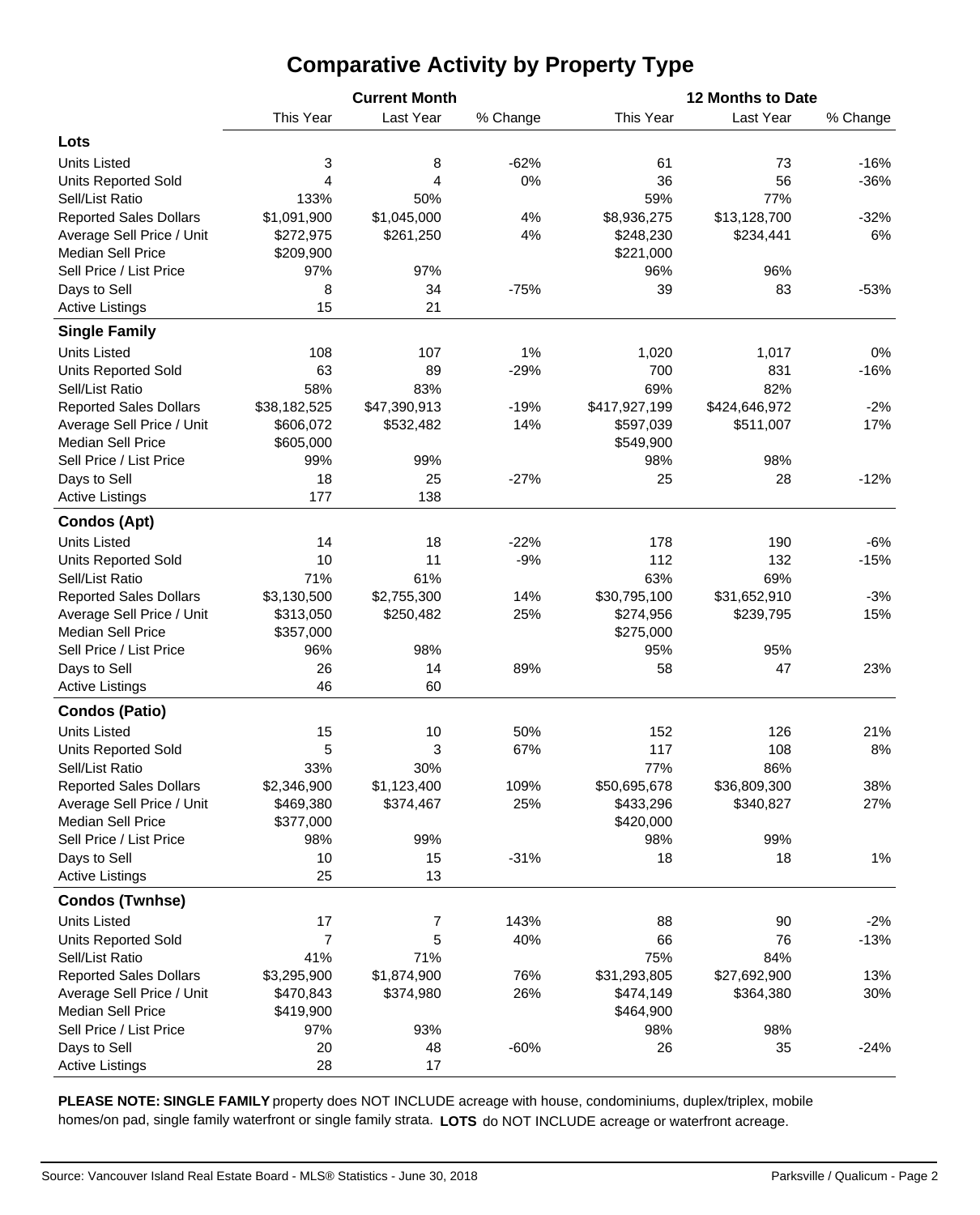#### **MLS® Single Family Sales Analysis**

Unconditional Sales from January 1 to Jun 30, 2018

|                                  | 0-<br>150,000 | 150,001-<br>200,000 | 200,001-<br>250,000 | 250,001-<br>300,000 | 300,001-<br>350,000 | 350,001-<br>400,000 | 400,001-<br>450,000 | 450,001-<br>500,000 | 500,001-<br>600,000 | 600,001-<br>700,000 | 700,001-<br>800,000 | 800,001-<br>900,000 | 900,001-<br>1 Mil       | <b>OVER</b><br>1 Mil | <b>Total</b> |
|----------------------------------|---------------|---------------------|---------------------|---------------------|---------------------|---------------------|---------------------|---------------------|---------------------|---------------------|---------------------|---------------------|-------------------------|----------------------|--------------|
|                                  | 0             | 0                   | 3                   | 3                   | 1                   | 3                   | 1                   | 3                   | 4                   | 4                   | 6                   | 5                   | $\Omega$                | $\mathbf{1}$         | 34           |
| AF-Errington/Coombs/Hilliers     |               |                     |                     |                     |                     |                     |                     |                     |                     |                     |                     |                     |                         |                      |              |
| <b>BO-Bowser/Deep Bay</b>        | 0             | $\mathbf 0$         | $\mathbf 0$         | $\mathbf{1}$        | $\overline{2}$      | 0                   | 1                   | 3                   | 6                   | -1                  | 1                   | 1                   | $\overline{\mathbf{1}}$ | 3                    | 20           |
| FC-French Creek                  | 0             | $\mathbf{1}$        | 0                   | $\mathbf{1}$        | 3                   | 0                   | 6                   | 3                   | $\overline{7}$      | 8                   | 9                   | 6                   | -1                      | $\mathbf{1}$         | 46           |
| <b>FW-Fairwinds</b>              | 0             | 0                   | 0                   | 0                   | 0                   | 0                   | 0                   | $\Omega$            | 0                   | 3                   | $\mathbf{1}$        | 3                   | 2                       | 5                    | 14           |
| LQ-Little Qualicum River Village | 0             | $\mathbf 0$         | $\mathbf 0$         | $\mathbf{1}$        | $\mathbf{1}$        | $\overline{2}$      | 4                   | $\mathbf{1}$        | $\mathbf 1$         | 0                   | 0                   | 0                   | $\mathbf 0$             | $\mathbf 0$          | 10           |
| NA-Nanoose                       | 0             | 0                   | 0                   | 0                   | 1                   | 0                   | 0                   | 4                   | 10                  | 6                   | 11                  | $\overline{2}$      | 4                       | 9                    | 47           |
| PK-Parksville                    | 0             | $\mathbf 0$         | $\mathbf 0$         | $\mathbf{1}$        | 3                   | 8                   | 19                  | 22                  | 35                  | 15                  | 8                   | $\overline{2}$      | $\Omega$                | 2                    | 115          |
| QB-Qualicum Beach                | 0             | 0                   | 0                   | 0                   | 0                   | $\overline{2}$      | 5                   | 8                   | 18                  | 27                  | 18                  | 9                   | $\overline{7}$          | 11                   | 105          |
| <b>ON-Qualicum North</b>         | 0             | 0                   | 0                   | $\mathbf{1}$        | 3                   | 2                   | 3                   | 3                   | 4                   | 4                   | 6                   | 4                   | -1                      | 2                    | 33           |
|                                  |               |                     |                     |                     |                     |                     |                     |                     |                     |                     |                     |                     |                         |                      |              |
| <b>Zone 5 TOTALS</b>             | 0             | 1                   | 3                   | 8                   | 14                  | 17                  | 39                  | 47                  | 85                  | 68                  | 60                  | 32                  | 16                      | 34                   | 424          |
|                                  |               |                     |                     |                     |                     |                     |                     |                     |                     |                     |                     |                     |                         |                      |              |

**Parksville / Qualicum - Single Family Sales by Subarea**



Total Unconditional Sales January 1 to June 30, 2018 = 424